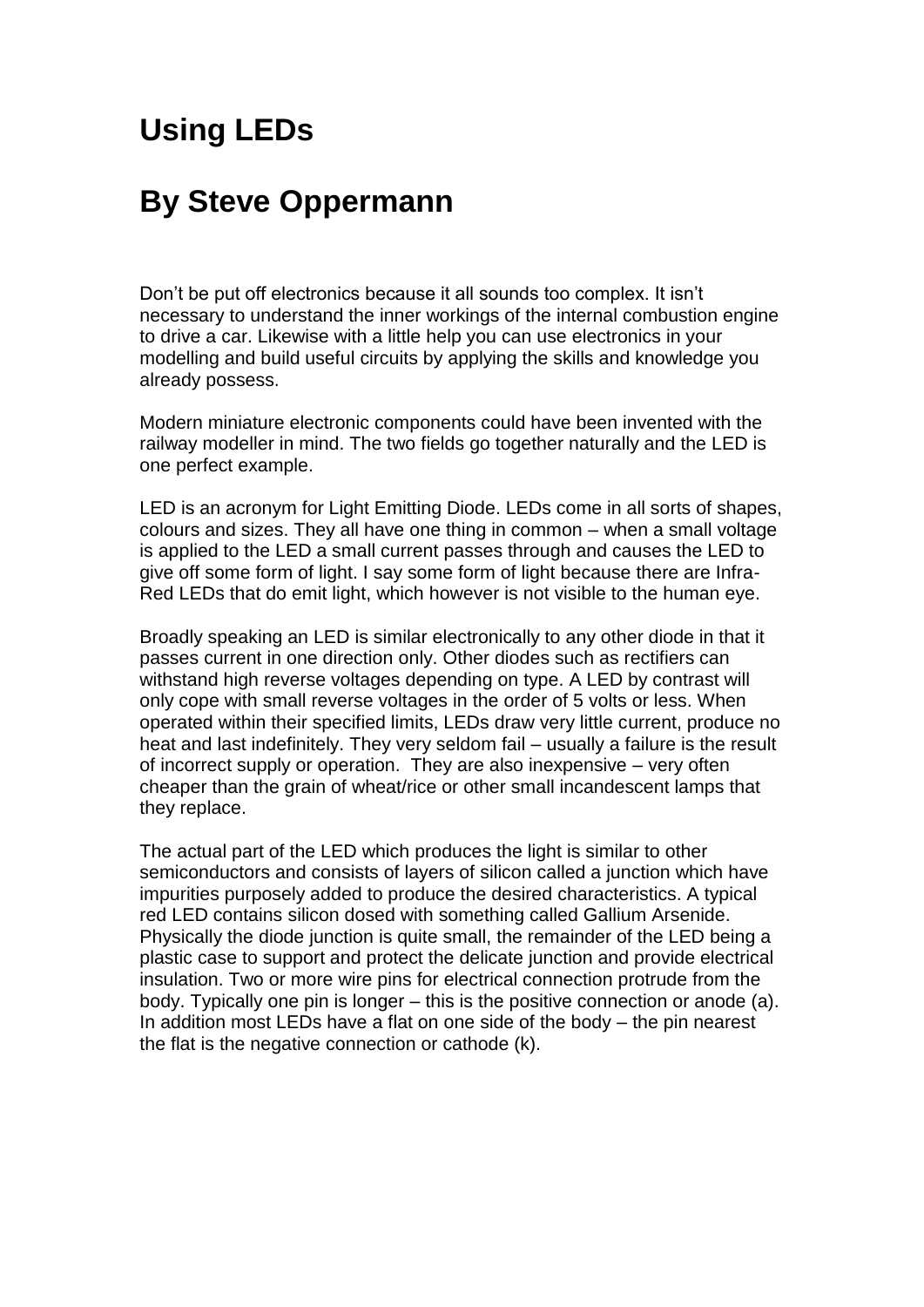

#### **Uses**

Because they do not produce heat they can be used inside plastic buildings and rolling stock without risk of damage. The very small sizes available make them ideal for head and tail lights, signals, station platform lights and street lighting. Yellows and oranges can be used for gas lamps and coal fires. Bright white LEDs can be used for high intensity headlights on modern image trains and for lighthouse beams. Combinations of white and blue suitably flashing can simulate welding and third rail arcing.

# **Types**

LEDs are available a variety of colours. Common colours such as red, green, yellow and amber in 3mm and 5mm diameter are available from electronic supply houses for a few pence each with discounts for quantities of 10 or more. Bright white, blue, turquoise and purple and special high power red and green are all more expensive but compared to lamps still not dear considering the advantages they offer.

Round LEDs can be as large as 10mm or as small as 0.8mm. There are also square, rectangular, triangular, flat or round topped, narrow beam or diffused light and many more. If you are not confused yet I will mention bi-and tricolour LEDs, flashing LEDs and finally flashing LEDs that change colour as they flash.

The colour of the body is not always an indication of the light colour emitted. Red, green, orange and yellow LEDs usually emit that colour but a water clear body can emit high brightness red or green whilst milky white can emit blue, brilliant white or bi-and tri-colour.

LEDs can be salvaged from toys, electronic equipment, and mobile phones.

# **Voltage**

Typically LEDs operate on small voltages – red 1.8 volts, orange 2.0 volts with yellow and green 2.2 volts. Whites and blues usually 3.5 volts with some white and flashing LEDs up to 5 volts. Remember, this is a guide and it pays to check with suppliers or manufacturers.

LEDs will operate on direct current (DC) or alternating current (AC). Direct current is where the polarity is fixed and current flows in one direction only eg. as with a torch battery.

Alternating current is where the polarity and hence the current flow changes constantly eg. 50 Hz household mains supply. The 50 Hz (Hertz) refers to the rate of alternations, in this case 50 times per second.

An LED will operate successfully on low voltage AC. It will actually flash in time with the supply alternations but the rate of flashing is too fast for our eyes to register in much the same way as we do not notice lamps in our houses flashing.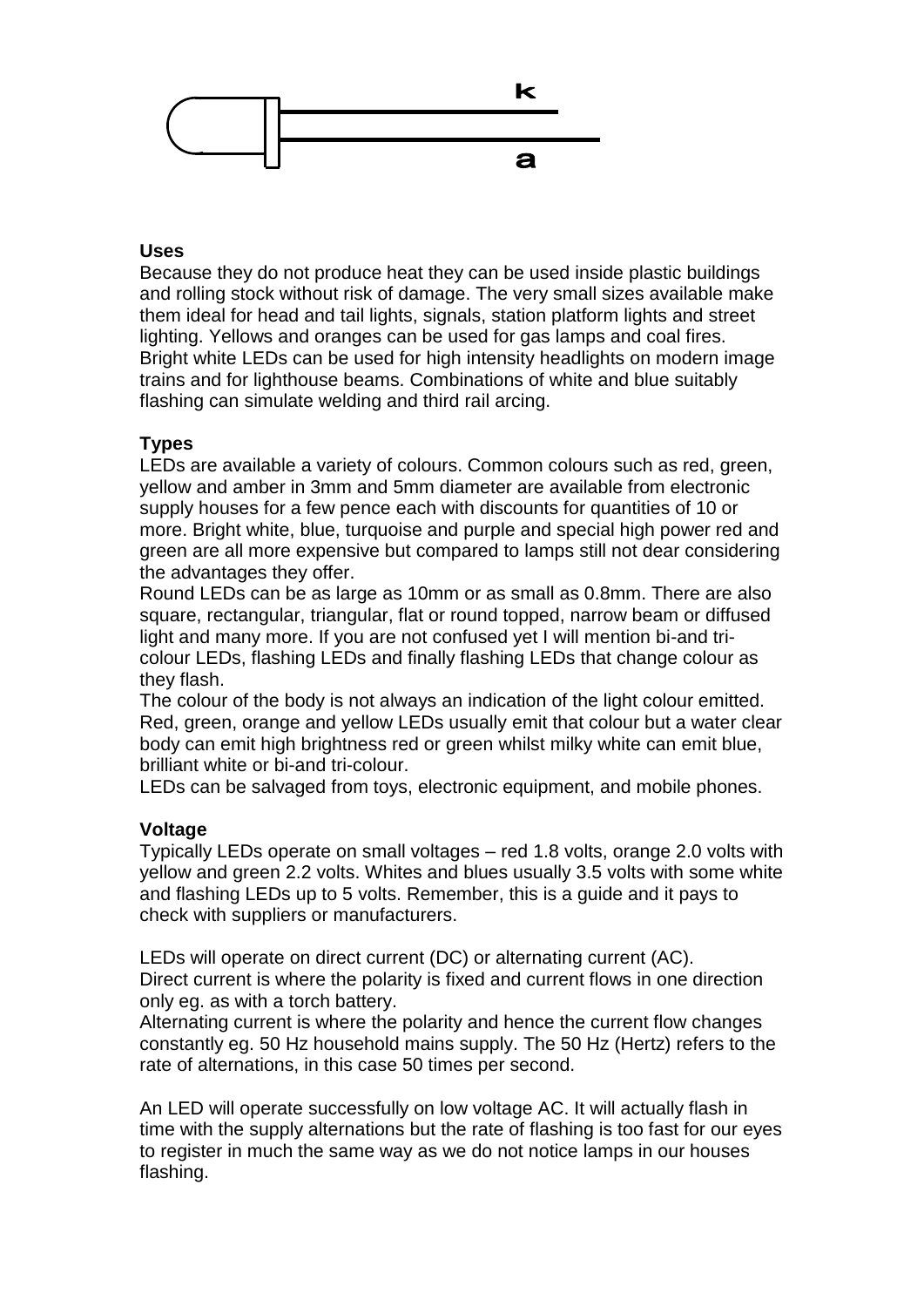To operate successfully on the 12 to 16 volts commonly found in the model railway world the simplest solution is to install a resistor in series with the LED to limit the current flow.

#### **Resistors**

Suitable resistors consist of a ceramic rod a few mm in diameter and perhaps 10mm long with tinned wire 'pigtails' at each end. They are available in a range of resistance values and power rating. The resistance is measured in Ohms and the power rating in Watts (named for pioneers in these fields). Generally speaking the larger the resistor the higher the power rating in Watts. In most model applications  $\frac{1}{4}$  and  $\frac{1}{2}$  Watt resistors will be adequate.

Most resistors are so small that it is impractical to print their values on them using numeric characters. Instead they are marked using a code of coloured bands (refer to the resistor colour chart).

The common values are arranged to provide a logically ascending series of values each spaced so that taking into account the maximum and minimum allowed by a percentage tolerance they do not overlap. The tolerance is also indicated by a coloured band.

A resistor with 4 colour bands would be as follows:

band one – first figure of value band two - second figure of value band three – number of zeros (or multiplier) band four – tolerance (eg. 1%, 2%, 5%, 10%)

So, a resistor with yellow (4), violet (7), brown (1) and gold (5%) would have a resistance value of 470 Ohms, 5% tolerance.

Don't panic if your resistors have 5 colour bands. The chart also covers them.

Resistors only cost a few pence each with discounts for quantity of 10 or more of the same resistance value. When buying resistors check the colour code yourself – people in shops often make mistakes – they often know less about electronics than you do and furthermore it is all too common for resistors to be inadvertently placed in the wrong bin by staff or customers. Resistor values are often written in universally understood shorthand. For example a 1,000 Ohm resistor may be written 1K Ohm where K stands for kilo. Similarly 1,000,000 Ohms appears as 1M Ohm with M stands for mega. Another standard notation is to include the letter R to represent the decimal point. Eg. 470 Ohms is written 470R whilst 4.7 Ohms is 4R7.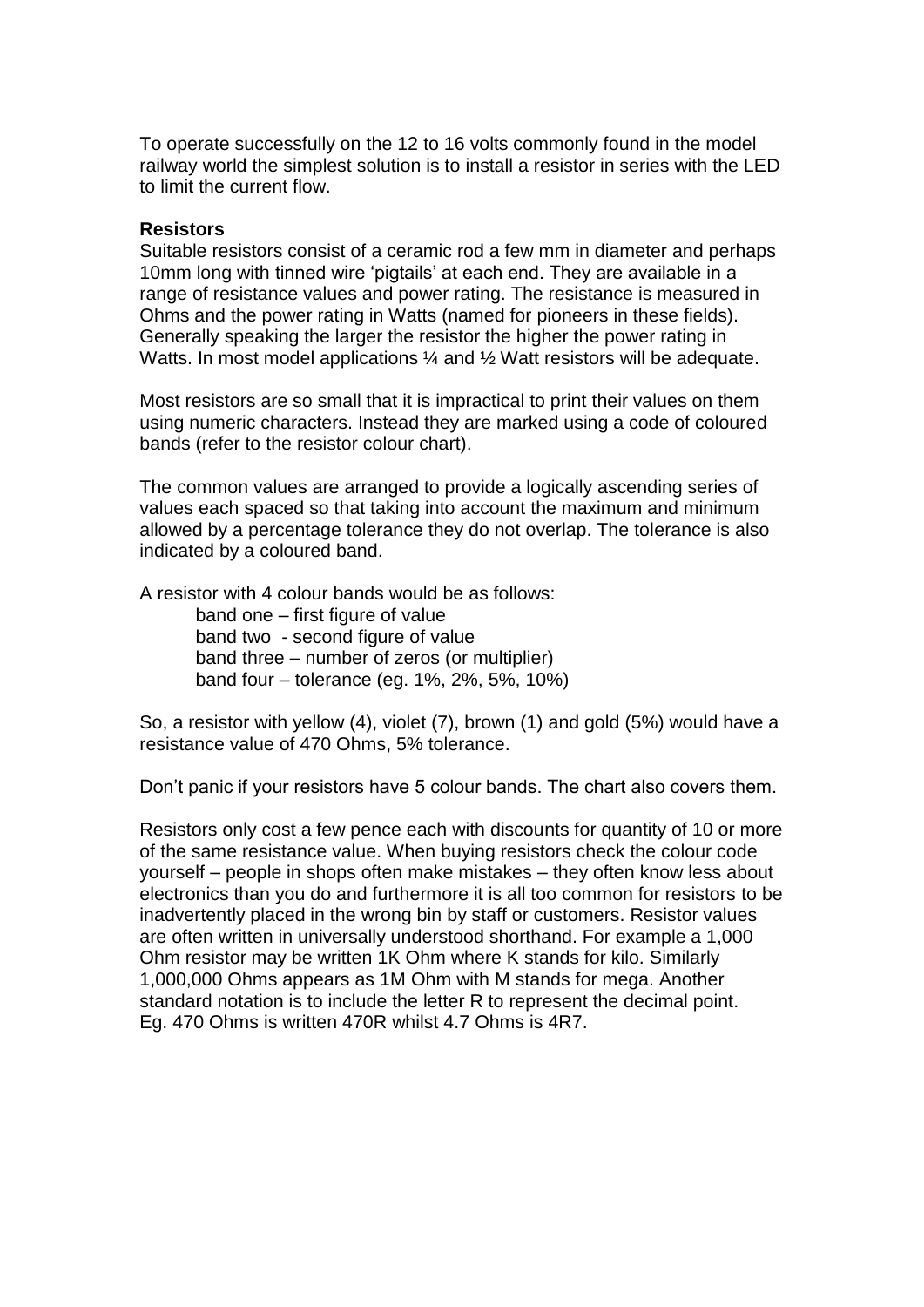#### **Which Resistor ?**

The correct value resistor for an application can be arrived at by several means: trial and error, folklore, by calculation, by consulting a table.

Trial and error – start with a high value and reduce until the LED just lights.

Folklore – practical experience over many years using common red, green and orange LEDs on 12 to 16 volts has shown that a 1000 Ohm (usually written 1 K Ohm) resistor is satisfactory.

Calculation – the series resistance can be determined by using the following formula: **R = (E – Vf) x 1000 I**

Where R is the required resistance in Ohms E is the DC supply voltage Vf is the forward voltage drop of the LED typically 2 volts I is the forward current of the LED in milliamps (mA)



(Example only) - by Ohm's Law for a supply of 12 volts and allowing 2 volts drop across the LED for a forward current of 20 mA through the LED the required resistance would be 500 Ohms  $(12 - 2 = 10$ , divided by  $0.02 = 500$ ) The nearest common resistor is 470 Ohms or 560 Ohms.

Table - I have provided a table of common supply voltages and the required resistor.

|                |            | Supply Voltage | <b>Series Resistor</b> |
|----------------|------------|----------------|------------------------|
| $Vf = 2$ volts | $l = 20mA$ | 6 volts        | 220 Ohms               |
| $Vf = 2$ volts | $l = 20mA$ | 9 volts        | 330 Ohms               |
| $Vf = 2$ volts | $l = 20mA$ | 12 volts       | 560 Ohms               |
| $Vf = 2$ volts | $= 20mA$   | 16 volts       | 680 Ohms               |
| $Vf = 2$ volts | $l = 20mA$ | 24 volts       | <b>1200 Ohms</b>       |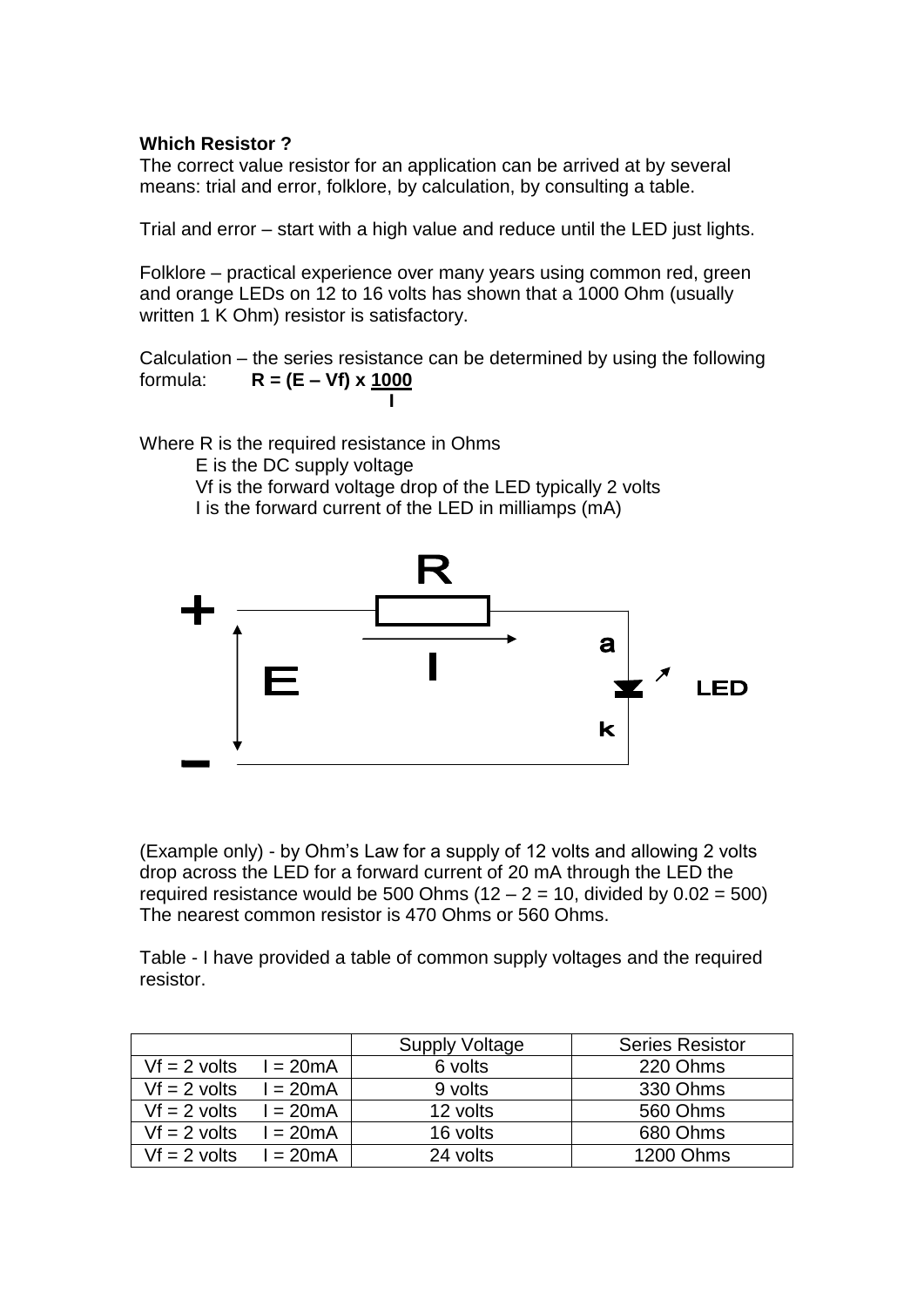# **Soldering**

The most reliable method of connecting LEDs to supply wiring and resistors is soft soldering using a small tipped low Wattage electric iron and fine gauge resin cored solder suitable for electronic work. Around 20 to 25 Watts is ideal. In any soldering the key is cleanliness, cleanliness, cleanliness, cleanliness.

Wrap the wire around the pin of the LED. Apply solder and iron simultaneously for the shortest time possible to make the joint but definitely only seconds. You can protect the LED from heat damage by clamping a heat sink – small forceps, alligator clip, small foldback clip – to the pin between the LED and the solder joint.

Because the pins on an LED are close together it's a good idea to slip a length of insulating sleeving over the pins and solder joints.

# **Surgery**

Provided that you are reasonably careful it is possible to alter LEDs. The plastic body can be shaped and altered using the usual tools – files, saws, drills and cutting disks. The main thing is to avoid going too deep so that you damage the silicon junction inside, which most times you will be able to see quite clearly. Also it helps after cutting or filing etc. to polish the surface to restore the light – giving properties. As an example, a yellow LED could be filed and shaped to resemble a gas lamp and mounted on a pole.

By drilling a very small hole in a LED and super gluing in a fibre optic filament it is possible to provide a very small and flexible light source remote from the larger LED. The wire pins to can be bent to become part of a structure – eg. a signal. Just be careful not to bend too sharply or too close to the LED.

# **Hints when using LEDs**

Make sure you know what the supply voltage is - measure with a meter if possible. Labels and nameplates on mains plug packs and model train control units are notoriously inaccurate.

Use the correct series resistor for your supply voltage. Check the table and the colour code chart. Read the colour code or better still, if you have a multimeter use it to check the resistance.

Connect the LED to the correct polarity. Typically LEDs have one longer pin – this is the positive connection or anode (a). In addition most LEDs have a flat on one side of the body – the pin nearest the flat is the negative connection or cathode (k). There are exceptions – not every LED has a flat, some LEDs have pins of equal length. If you are not sure, try briefly connecting a low voltage, say 2.5 volts directly to the LED. If it does not light, reverse the connection. Take note of the correct connection and mark the positive pin or anode with a marker pen. LEDs are fairly robust. They can stand 2-3 times the rated voltage and 10 times the rated current for a brief second or two whilst you are experimenting but this is not recommended practice.